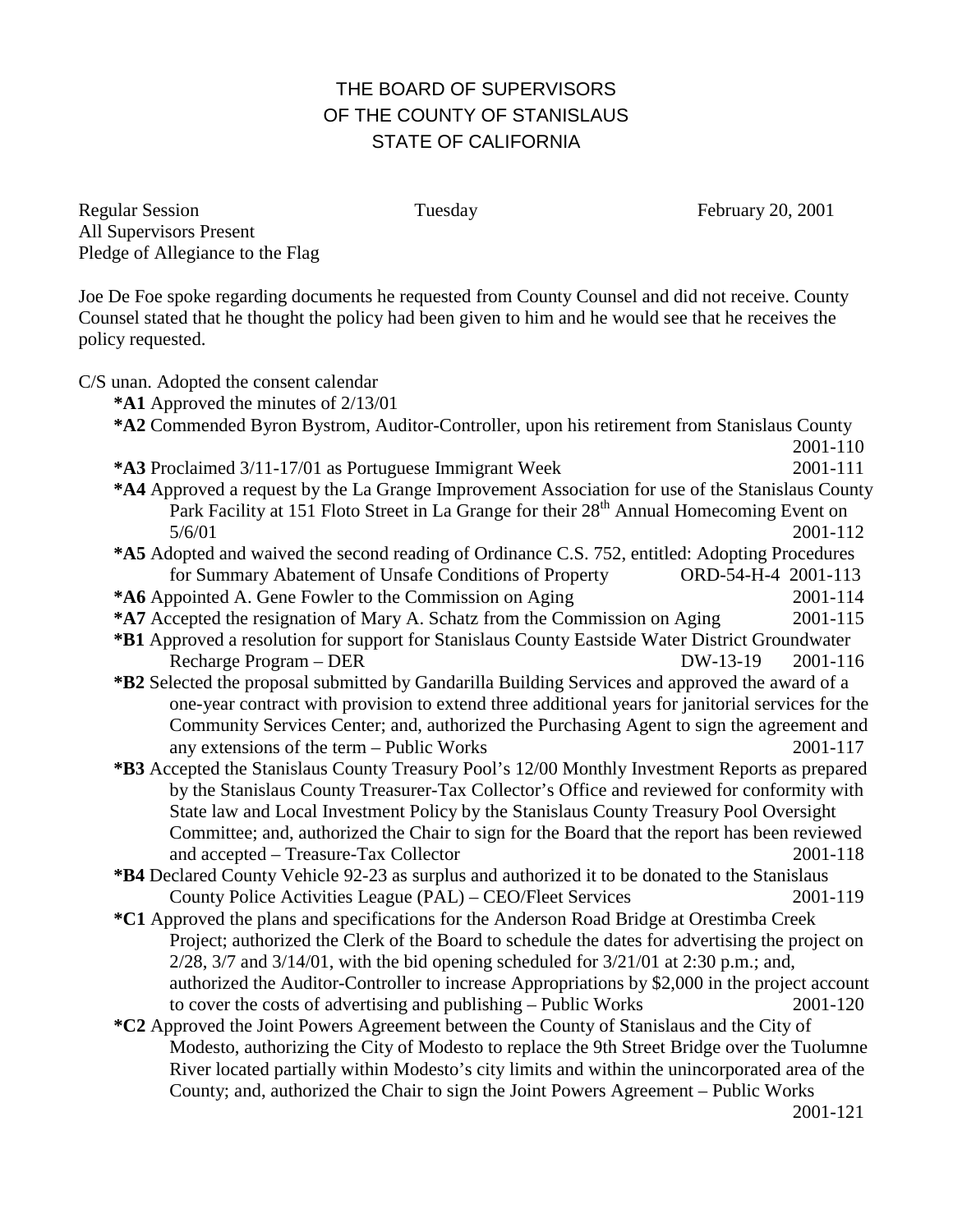- **\*C3** Approved the annexation of territory to the Almond Wood Estates Lighting District without an Election – (Parcel Map 50-PM-58 Annexation), after making the following findings: find that the territory is owned by petitioner and that petitioner's ownership represents 100% of the total assessed valuation of all taxable property within the territory proposed to be annexed into said district; find that the Stanislaus County Code, §21.40.040, requires the installation of a street lighting system to serve the territory; find that the territory proposed to be annexed is not within the limits of any other lighting district; find that the public necessity and welfare require that the territory be annexed to the lighting district; ordered that the requirements of notice, hearing, and election shall not be applicable to this proceeding, pursuant to Streets and Highways Code, §19056; ordered that the territory be annexed to the Almond Wood Estates Lighting District of Stanislaus County; find the fact of filing of the petition was received by the Clerk of the Board on 2/14/01; ordered that, pursuant to the Streets and Highways Code §19000 et seq., the cost of conducting and maintaining the Lighting District shall be assessed against the individual parcels of land within the District's boundaries; and, directed the Public Works Department to send a certified copy of the resolution ordering the annexation to the Lighting District, and all other required documents and the processing fee to the State Board of Equalization – Public Works DL-25-22 2001-122
- **\*C4** Approved annexation of territory to the Salida Highway Lighting District without an election (MTC Annexation), after making the following findings: find that the territory is owned by petitioner, and that petitioner's ownership represents 100% of the total assessed valuation of all taxable property within the territory proposed to be annexed into said district; find that the Stanislaus County Code, §21.40.040, requires the installation of a street lighting system to serve the territory; find that the territory proposed to be annexed is not within the limits of any other lighting district; find that the public necessity and welfare require that the territory be annexed to the lighting district; ordered that the requirements of notice, hearing, and election shall not be applicable to this proceeding, pursuant to Streets and Highways Code, §19056; ordered that the territory be annexed to the Salida Highway Lighting District of Stanislaus County; find the fact of filing of the petition was received by the Clerk of the Board on 2/14/01; ordered that, pursuant to the Streets and Highways Code §19000 et seq., the cost of conducting and maintaining the Lighting District shall be assessed against the individual parcels of land within the District's boundaries; and, directed the Public Works Department to send a certified copy of the resolution ordering the annexation to the Lighting District, and all other required documents and the processing fee to the State Board of Equalization – Public Works DL-3-B-8 2001-123
- **\*C5** Approved a request by Karen Baker, representing the Greater Merced Chamber of Commerce, to hold a bicycle race on County roads on 3/4/01, and authorized the Director of Public Works to issue a permit for the event subject to Standard Conditions – Public Works

2001-124

**\*C6** Authorized the Auditor-Controller to deposit funds in the amount of \$65,500 in a Joint Escrow Account with MID for utility relocation costs for the Kiernan Avenue at Stoddard Road Traffic Signal Project – Public Works 2001-125

B/M unan. **B5** Authorized the application for the Proposition 12 Funding – Tree Planting Program Grant, available from the California Department of Forestry & Fire Protection (Urban and Community Urban Forestry Program); approved the resolution for grant funds for the Urban Forestry Grant Program as provided through the Proposition 12 Funding; and, authorized the Director of Parks and Recreation to sign and forward all applicable documentation to submit the application– Parks & Recreation 2001-126

**Corr 1** Referred to the Department of Public Works, a letter from the State Business, Transportation and Housing Agency regarding the approval of our traffic safety grant.